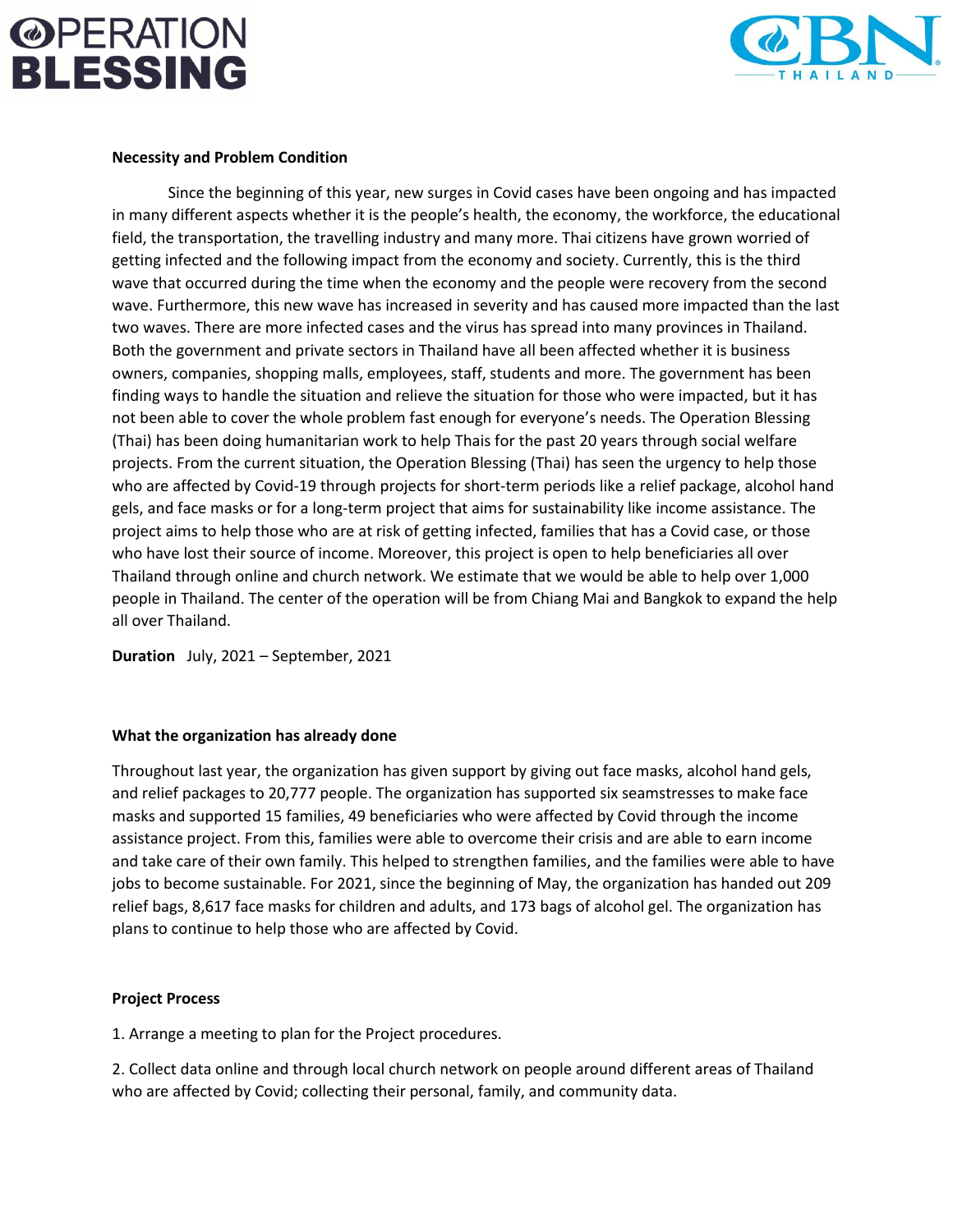### **@PERATION LESSING**



- 3. Review the data for the acceptance process.
- 4. Proceed in helping the people with the cooperation of Partner Organization and local organizations.
- 5. Visit and follow up the result of the process.
- 6. Evaluate the Project process.

#### **Expected Results**

This project aims to help 1,000 people who are affected by Covid-19 (individuals and families). The target groups are those who are in isolation due to being at risk of getting infected, a family member is infected, or those who have lost their source of income due to Covid.

The expected results after conducting the project:

- Beneficiaries would have received hygienic support to be safe from getting infected.
- Beneficiaries would have received sufficient food during the isolation.
- Beneficiaries would have an increase in their income to be able to take care of their family and saved from the crisis.

Partner Organizations :

- Over 800 local churches in Thailand have cooperated in the Superbook project and humanitarian projects.
- Light Shines Center (Rehabilitation center by the gospel) cooperated in the rehabilitation project.
- The medical volunteers group cooperated in the medical project for communities.
- World Without Orphans Organization cooperated in with the Orphans promise project.
- The Crown Property Bureau collaborated in with the Clean Water Project.

#### **Budget details and the Project's financial plans**

The beginning period and the long term

- 600 sacks of relief packages, \$25 per bag. The total budget \$15,000

The relief packages includes:

| 1. 1 pack of painkillers       | 2. 2 bottles of herbal inhaler     | 3. 20 pieces of face masks     |
|--------------------------------|------------------------------------|--------------------------------|
| 4. 1 tube of hand sanitizer    | 5. 1 pack of anti-cough pills      | 6. Covid-19 leaflet            |
| 7. 1 pack of instant noodles   | 8. 1 pack of instant rice porridge | 9. 2 bags of dried fish        |
| 10.500 $g/11$ packs of sausage | 11.5 kg. of rice                   | 12. 1 jar of dried spices      |
| 13.5 bags of garbage bags      | 14. 5 packs of ginger tea          | 15. 10 pieces of wafers snacks |
| 16. 1 bag of detergent         | 17.5 packs of shampoo              | 18. 2 piece of soap            |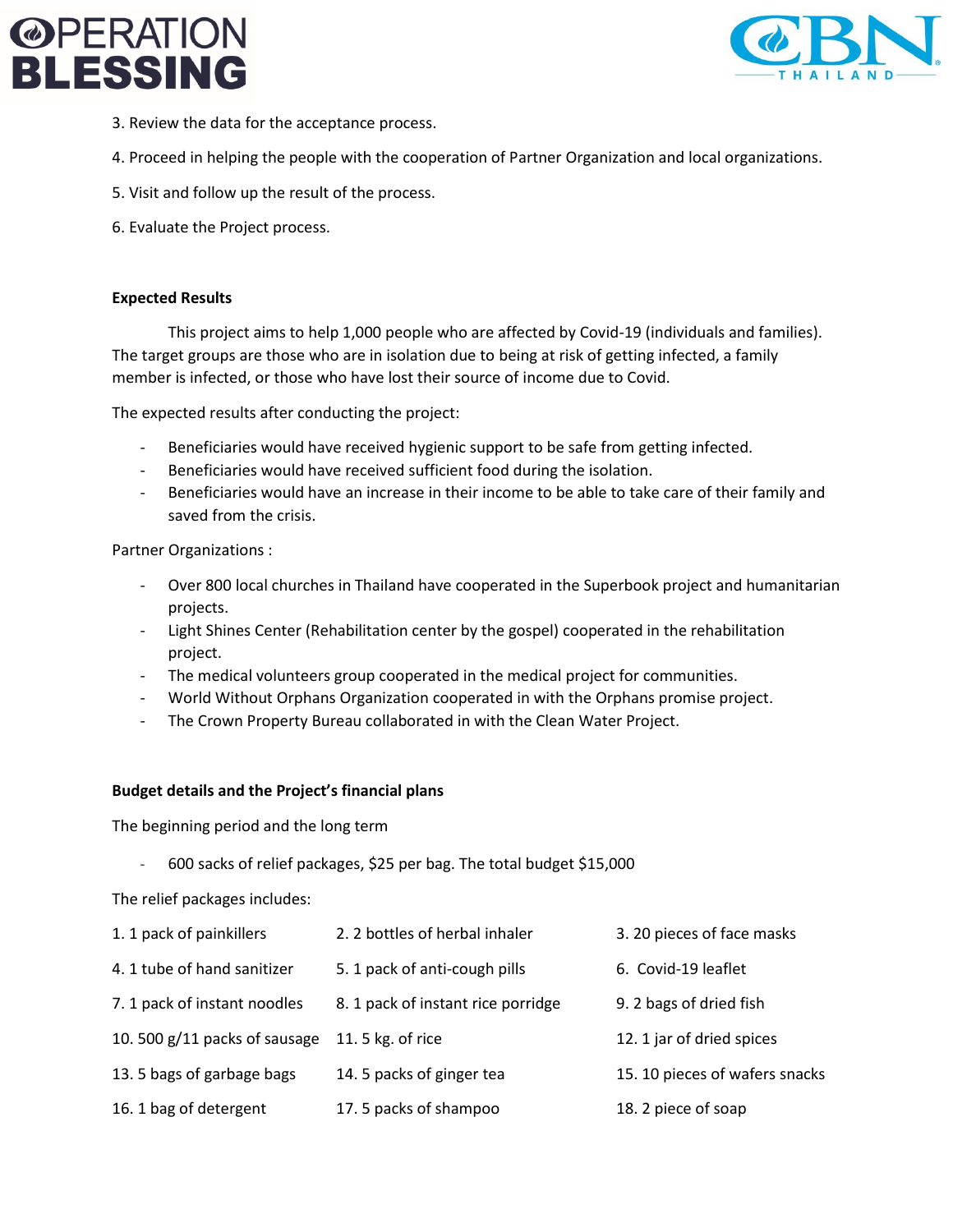## **@PERATION<br>BLESSING**



- Delivery fee, box and equipment fee for 600 relief packages, on average \$4 and in total \$2,400
- Gas for delivery, \$175
- Fund for income assistance project(Livelihood) for 10 families, each family \$520 in total \$5,200
- The coordination process and the follow up, \$2,280

#### **Total Budget \$25,055**



Helping rural communities and distant communities

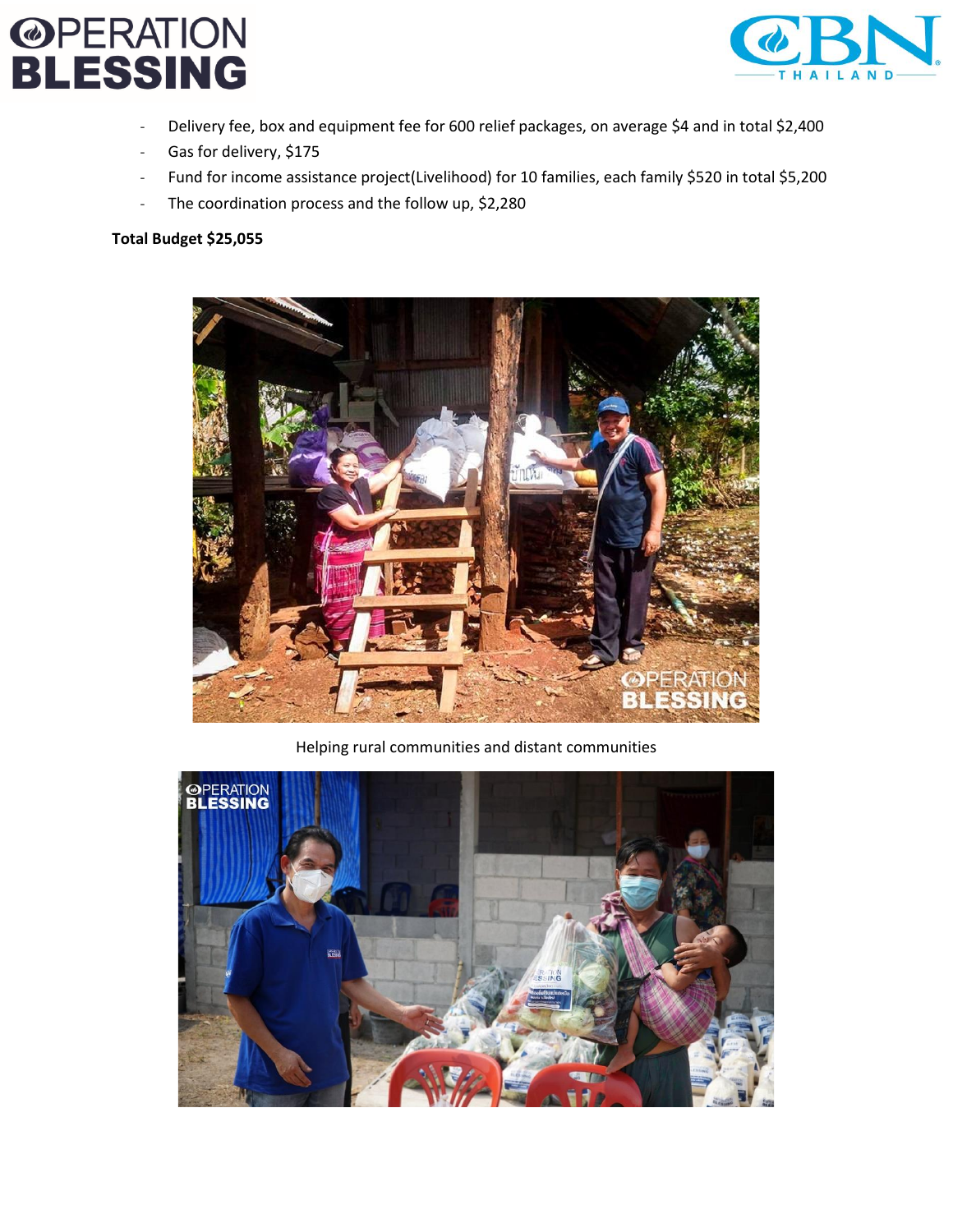## **@PERATION<br>BLESSING**





Handing out relief packages to families who are affected by Covid



Giving face masks and alcohol gels to children in the community